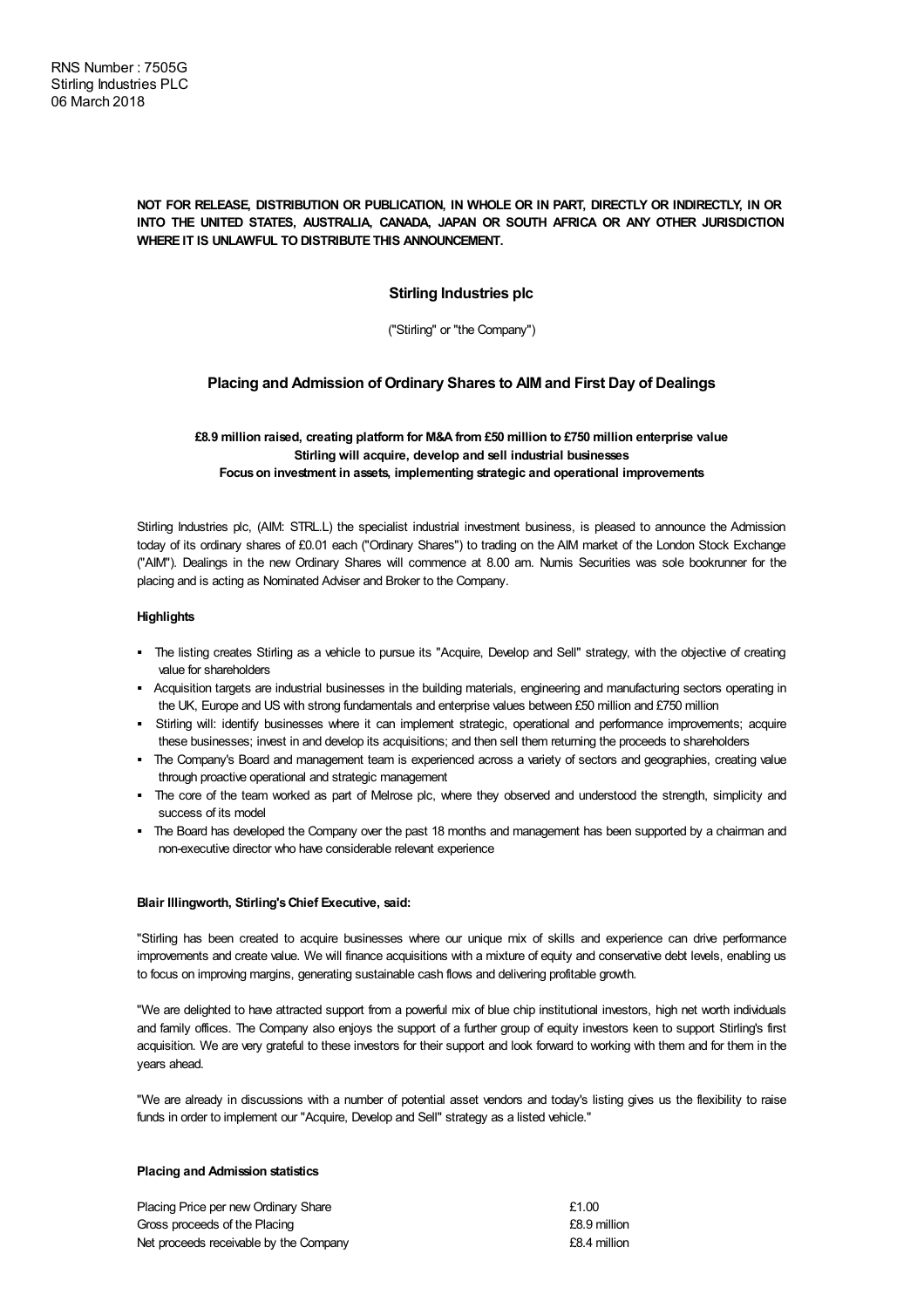Number of Ordinary Shares post-Admission 8,931,003 Expected market capitalisation on Admission at the Placing Price £8.9 million TIDM code STRL ISIN number GB00BFX0W490

**For more information contact:**

| Stirling Industries plc<br>Blair Illingworth, Chief Executive<br>c/o Montfort Communications | +44 (0)78 1234 5205 |
|----------------------------------------------------------------------------------------------|---------------------|
| Numis Securities - Nominated Adviser and Broker<br><b>Luke Bordewich</b><br>Ben Stoop        | +44 (0)20 7260 1000 |
| <b>Montfort Communications - Financial communications</b><br><b>Nick Miles</b><br>Olly Scott | +44 (0)78 1234 5205 |

#### **Businessoverview**

Stirling has been established to acquire companies or businesses which the Directors believe have the potential for strategic, operational and performance improvement so as to create shareholder value. The Directors intend to follow an "acquire, develop, sell" strategy raising equity and debt finance to fund the Company's acquisitions, developing the acquired assets through proactive, strategic and operational management, (including capital investment and/or bolt-on acquisitions) and after a period of time returning the proceeds from disposal(s) to shareholders.

The Company's Board has a strong track record of strategic and operational leadership across a broad range of geographies and industries where they have created significant shareholder value. The Board has extensive experience of identifying and evaluating acquisition opportunities, both quoted and unquoted, and maximising value on divestments, both in the United Kingdom and overseas.

The Board believes that its significant in-market experience and extensive industry networks will support proprietary deal flow opportunities; and that the Company's sector remit covers a substantial number of eligible assets. The Executive Directors have identified a number of possible acquisition opportunities. The Company intends to progress those opportunities as quickly as prudently possible, albeit whilst the Company is currently in discussions with potential acquisition targets there can be no certainty at this stage as to the basis of such transactions that may be agreed, that any such transactions will be completed and/or on what timeframe any such transactions might occur.

Stirling will acquire all of, (or a controlling stake in) a target company or business with a priority given to acquiring such assets outside of competitive auction processes. Due diligence will be carried out on all potential acquisition targets and will be managed by the Executive Directors, overseen by the Board and assisted by the Company's employees and professional advisers. The Company's first acquisition is expected to constitute a Reverse Takeover under the AIM Rules for Companies and will be subject to the prior approval of shareholders at a general meeting. Subsequent acquisitions may or may not require the approval of shareholders, depending on the size and scale of the acquisition and/or associated equity fund raising that is required.

New acquisitions will be funded from existing cash resources in conjunction with the proceeds of an equity or debt raise, as may be required. The Board may issue new Ordinary Shares as acquisition consideration to vendors of assets, as appropriate, and the Board would expect such new Ordinary Shares to be a minority shareholding in Stirling at that point in time. The Board is committed to maintaining a prudent and conservative capital structure for the Company and accordingly does not in principle expect to incur debt in excess of 2.5 times earnings before interest tax and depreciation. It is expected that any equity fundraising will be carried out on a pre-emptive basis.

#### **Investment policy**

The Company will implement its investment strategy within the following parameters:

- § **Geographic focus:** The Company's principal initial focus will be investing in businesses based in or operating principally in the United Kingdom, Europe or North America. It may consider investing globally in the future, including in emerging markets
- § **Sector focus:** The Company intends to focus on the industrials sector
- § **Target companies:** The Company will target companies with good market fundamentals in their specific segment which fit into its geographic and asset criteria and where the Directors believe there is the potential for material strategic, operational and performance improvement
- § **Types of investment and control of investments:** It is anticipated that the Company will acquire and control one or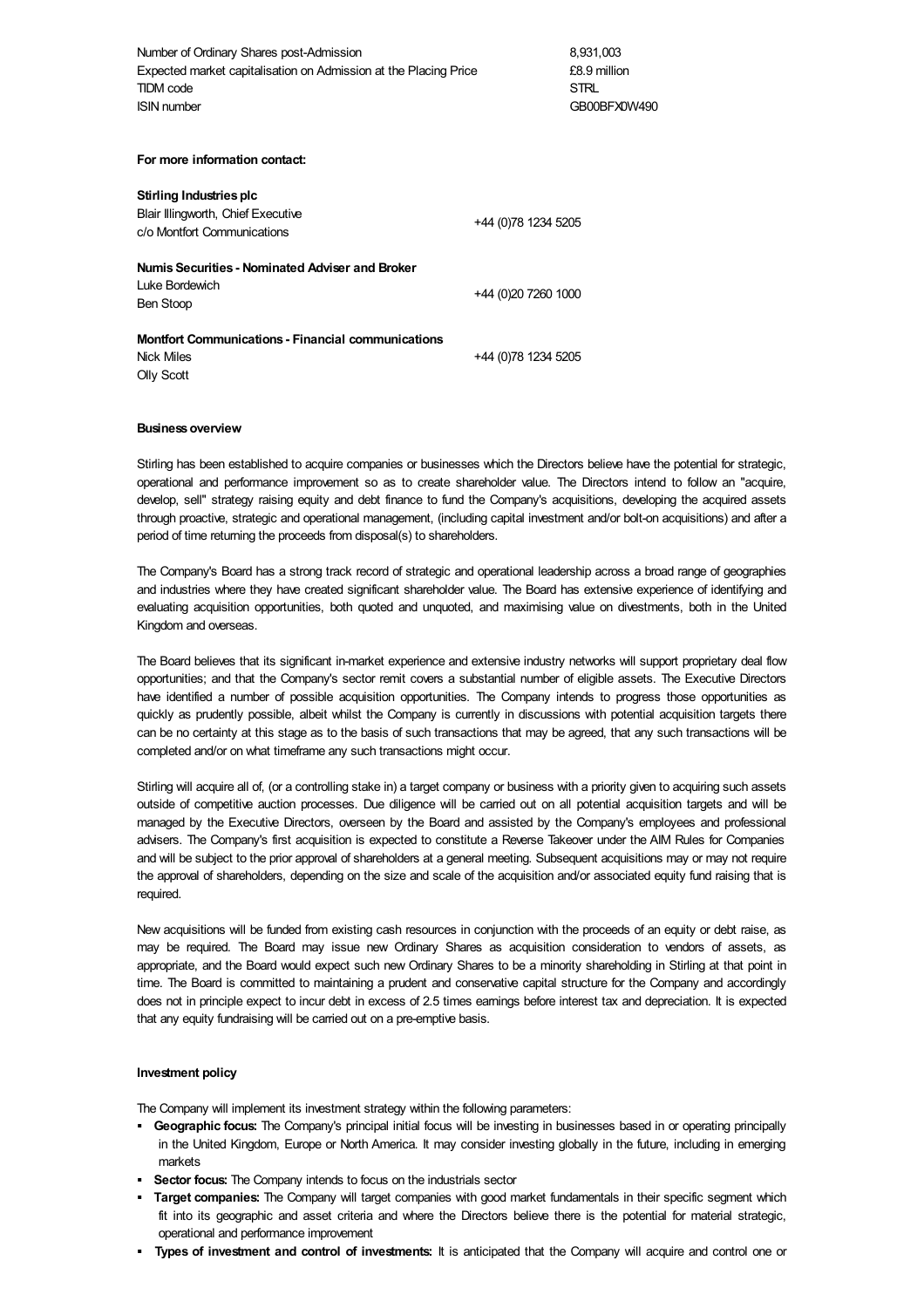more businesses or companies on a long-term basis. The Board may issue new Ordinary Shares as acquisition consideration to vendors of assets, as appropriate, and the Board would expect such new Ordinary Shares to represent a non-controlling or minority shareholding in Stirling at that point in time

- § **Investment size:** The Directors intend that initial funds raised pursuant to the Placing will be used for the purposes of funding operational expenses and to undertake due diligence on potential target acquisitions. It is envisaged that the Company's first acquisition will be in the region of an enterprise value of £50 million to £750 million and will be all of, (or a controlling stake in) a business
- § **Nature of returns:** It is anticipated that returns to Shareholders will be delivered through a combination of an appreciation in the Company's share price and, if appropriate, regular annual dividends paid out of retained earnings, (following completion of an acquisition) as well as return of cash to Shareholders following any disposal of assets or businesses

Any material change to the Investment Policy will be made only with the approval of shareholders. In accordance with theAIM Rules for Companies, if the Company fails to make an acquisition or has not substantially implemented its Investment Policy within 18 months of Admission, it will seek shareholder approval for its Investment Policy at each subsequent annual general meeting until such time as there has been an acquisition or the Investment Policy has been substantially implemented. The Directors will, at any subsequent annual general meeting, ask shareholders to consider whether to wind up the Company and return funds, (after payment of the expenses and liabilities of the Company) to shareholders.

#### **Reasons for Admission to AIM and use of Placing proceeds**

The Directors believe that Admission to AIM will have the following benefits:

- § AIM may provide access to substantial equity funding from investors to support future acquisitions
- § Quoted shares may be an attractive form of consideration to vendors of potential acquisition targets
- § It should enhance the Company's reputation and profile with acquisition targets, consumers and suppliers by virtue of its status as a quoted company
- § It should enhance the Company's ability to retain and attract key staff with share incentive arrangements

The net proceeds of the Placing, estimated at approximately £8.4 million, will be used to fund working capital and due diligence in relation to potential acquisition targets, in accordance with the Investment Policy.

#### **Directors**

#### **Robin George Walton Williams (Chairman), aged 60.**

Mr Williams co-founded the Britton Group in 1992 which grew by acquisition and organic investment to sale in 1998. He was then appointed executive director at Hepworth plc in 1998, where performance was improved leading to a successful trade sale in 2001. Since 2003, Mr Williams has been engaged in a number of non-executive director roles across public companies, private equity backed, public sector and family owned businesses.

#### **Richard Blair Illingworth (Chief Executive Officer), aged 54.**

Mr Illingworth has been a engaged in a number of roles since 1992, including as Divisional CEO and executive director at Marshalls plc. Between 2004 and 2006, Mr Illingworth acted as CEO of Polypipe before moving on to take up a similar role at Tarmac Building Products in 2009. Between 2013 and 2016, Mr. Illingworth held the position as CEO of the Brush Group (a Melrose plc company).

#### **Joanne Elizabeth Curin (Chief Financial Officer), aged 59.**

Ms Curin qualified as a member of the Institute of Chartered Accountants of New Zealand in 1991 and has over 15 years' experience acting as an Executive and Non-executive Director across a number of large scale public companies. Between 1994 and 1998, Ms Curin acted as Divisional CFO for International Paper (CHH) before taking on the role of Divisional CFO and Group CFO with P&O between 1998 and 2003. More recently, Ms. Curin has acted as CFO for Lamprell plc between 2013 and 2014 and Interim CFO at Al Noor plc between 2015 and 2016.

#### **Simon FrancisThomas (Chief Operating Officer), aged 62.**

Mr Thomas is a Chartered Management Accountant and has previously held financial roles with APV plc (now known as Invensys plc) between 1992 and 1998. Following this, Mr Thomas held similar financial roles with TIAutomotive between 1998 and 2007 before taking up a managerial position at Acument Global Technologies between 2007 and 2011. More recently, Mr Thomas acted as Executive Director for the Brush Group (a Melrose plc company).

#### **Christopher Bruce Dowling (Independent Non-executive Director), aged 64.**

Mr Dowling is an Associate of the Institute of Chartered Accountants in England and Wales. Following a career in Investment banking with Barclays de Zoete Wedd, Mr Dowling co-founded Rutland Trust plc in 1987 and was managing Partner of Rutland Partners LLP the private equity turnaround fund from 2000 to 2005. He was European Chairman of Challenger Group between 2006 and 2013 and is currently an independent non-executive director for Electricity North West Ltd.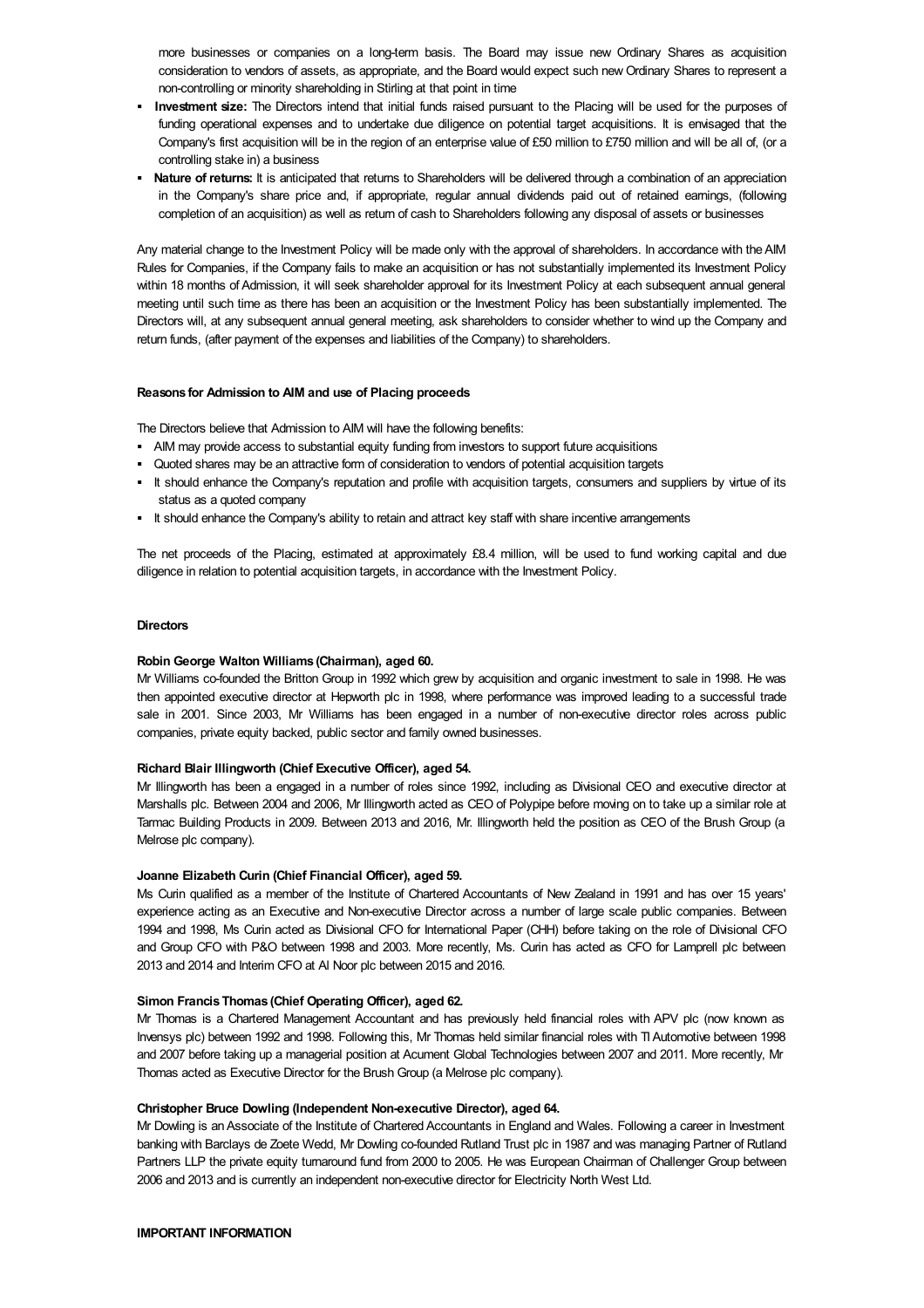This announcement which has been prepared by, and is the sole responsibility of, the Directors of the Company.

This announcement is for information purposes only and does not constitute a prospectus or admission document in connection with an offering of securities of the Company, nor does it form part of, any offer or invitation to issue, or any solicitation of any offer to subscribe for or buy, any securities in the Company in any jurisdiction nor shall it, or any part of it, or the fact of its distribution, form the basis of, or be relied on in connection with or act as any inducement to enter into, any contract therefor.

Numis Securities Limited ("Numis") is authorised and regulated by the Financial Conduct Authority, and acting only for the Company in connection with the matters described in this announcement and is not acting for or advising any other person, or treating any other person as its client, in relation thereto and will not be responsible for providing the regulatory protection afforded to its clients or advice to any other person in relation to the matters contained herein.

Numis, its directors, officers, employees, advisers or agents accepts no responsibility or liability whatsoever for, nor makes any representation or warranty, express or implied, as to the truth, accuracy or completeness of, the information in this announcement (or whether any information has been omitted from the announcement) or any information relating to the Company, whether written, oral, or in a visual or electronic form, and howsoever transmitted or made available or any loss howsoever arising from any use of this announcement or its contents or otherwise in connection with it.

This announcement may not be published, distributed or transmitted by any means or media, directly or indirectly, in whole or in part, in or into the United States. This announcement does not constitute an offer to sell, or a solicitation of an offer to buy, securities in the United States. The new Ordinary Shares have not been and will not be registered under the US Securities Act of 1933, as amended (the "US Securities Act"), or under the securities laws of any state or other jurisdiction of the United States, and may not be offered or sold, directly or indirectly, in the United States or to, or for the account or benefit of, US persons (as defined in Regulation S under the US Securities Act ("Regulation S")) absent registration except pursuant to an exemption from, or in a transaction not subject to, the registration requirements of the US Securities Act and otherwise in accordance with any applicable securities laws of any state or other jurisdiction of the United States. The new Ordinary Shares are being offered and sold only to non-US persons outside of the United States in "offshore transactions" within the meaning of and in reliance on Regulation S. There will be no offering of the Ordinary Shares in the United States.

The Company has not been and will not be registered under the US Investment Company Act of 1940, as amended (the "US Investment Company Act"), and investors will not be entitled to the benefits of that act. No offer, purchase, sale or transfer of the Ordinary Shares may be made except in circumstances which will not result in the Company being required to register as an investment company under the US Investment Company Act.

Neither this announcement nor any copy of it may be taken or transmitted into or distributed in Australia, Canada, Japan, the Republic of South Africa or to or for the account or benefit of any national, resident or citizen of Australia, Canada, Japan, the Republic of South Africa or any person located in the United States. Any failure to comply with these restrictions may constitute a violation of the securities laws or the laws of any such jurisdiction. The distribution of this announcement in other jurisdictions may be restricted by law and the persons into whose possession this announcement comes should inform themselves about, and observe, any such restrictions.

This announcement may include "forward-looking statements". All statements other than statements of historical facts included in this announcement, including, without limitation, those regarding the Company's investment strategy, plans and objectives and target returns are forward-looking statements. Forward-looking statements are subject to risks and uncertainties and accordingly the Company's actual future financial results and operational performance may differ materially from the results and performance expressed in, or implied by, the statements. These factors include but are not limited to those described in the admission document. These forward-looking statements speak only as at the date of this announcement. The Company and Numis expressly disclaim any obligation or undertaking to update or revise any forwardlooking statements contained herein to reflect actual results or any change in the assumptions, conditions or circumstances on which any such statements are based unless required to do so by the Financial Services and Markets Act 2000, the AIM Rules for Companies or any other applicable laws, regulations or rules.

Neither the content of the Company's website, nor the content on any website accessible from hyperlinks on its website for any other website, is incorporated into, or forms part of, this announcement nor, unless previously published by means of a recognised information service, should any such content be relied upon in reaching a decision as to whether or not to acquire, continue to hold, or dispose of, securities in the Company.